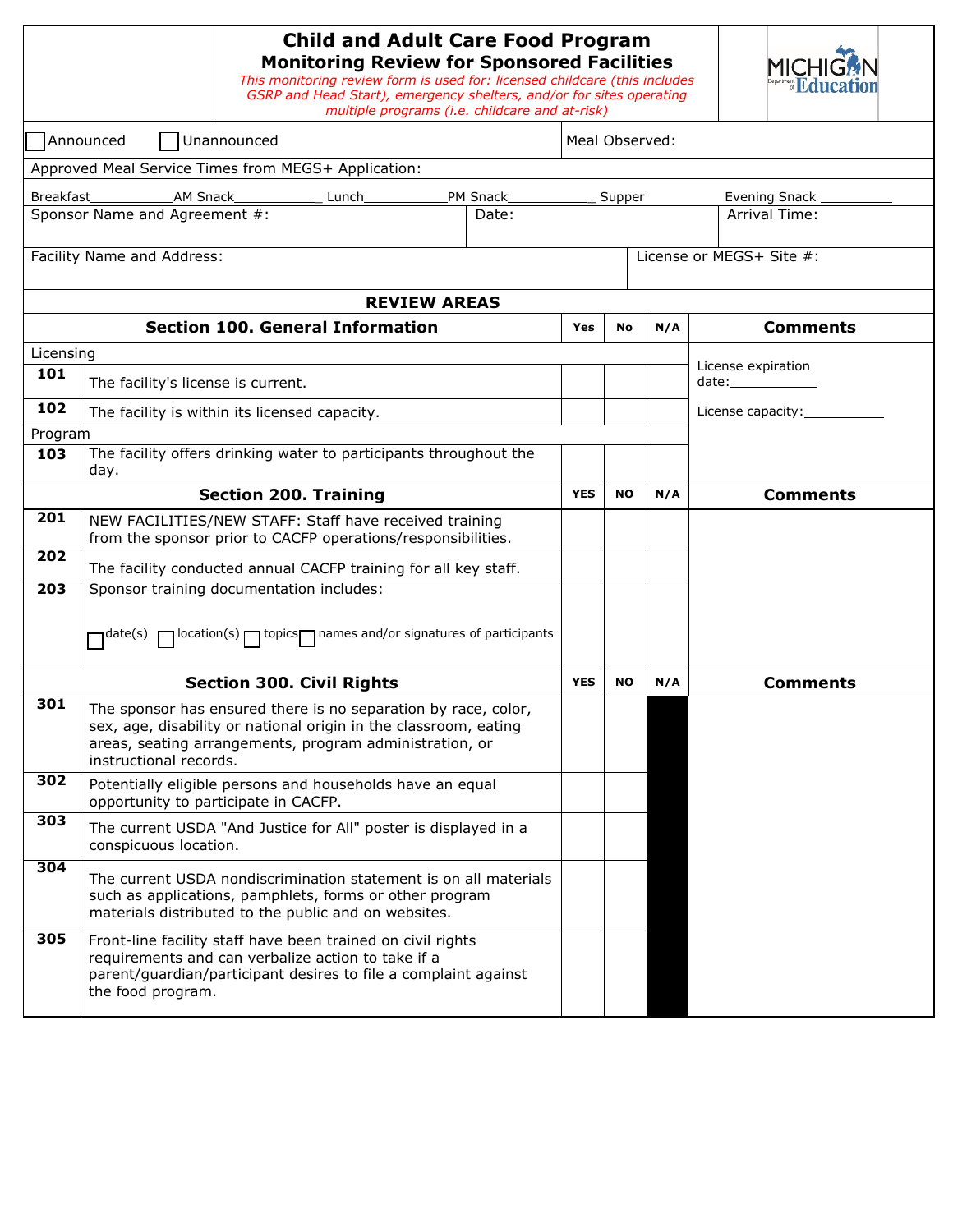|                          | <b>Section 400. Records and Recordkeeping</b>                                                                                                           | <b>YES</b> | <b>NO</b> | N/A | <b>Comments</b> |
|--------------------------|---------------------------------------------------------------------------------------------------------------------------------------------------------|------------|-----------|-----|-----------------|
| 401                      | A daily count is maintained for all meals served to adults who<br>work in the program.                                                                  |            |           |     |                 |
| 402                      | The facility claims no more than 2 meals/1 snack or 1 meal/2                                                                                            |            |           |     |                 |
|                          | snacks per participant per day.<br>(Does not apply to emergency shelters or at-risk programs)                                                           |            |           |     |                 |
| 403                      | Emergency Shelters only: The shelter claims no more than 3                                                                                              |            |           |     |                 |
|                          | meals (breakfast, lunch, supper) or 2 meals/1 snack per                                                                                                 |            |           |     |                 |
| 404                      | participant per day.<br>At-Risk Programs: The program claims no more than one snack                                                                     |            |           |     |                 |
|                          | and one meal per participant per day.                                                                                                                   |            |           |     |                 |
| 405                      | Meals are only claimed for a participant within the CACFP age                                                                                           |            |           |     |                 |
|                          | requirements:<br>$\Box$ 12 years old or younger in licensed childcare facilities                                                                        |            |           |     |                 |
|                          | 15 years old or younger if the children are migrant<br>$\Box$                                                                                           |            |           |     |                 |
|                          | 18 years old or younger for At-Risk programs<br>$\Box$<br>No age restrictions for persons with mental or physical<br>$\Box$                             |            |           |     |                 |
|                          | handicaps enrolled in a facility serving a majority of 18 years of<br>age or younger.                                                                   |            |           |     |                 |
| 406                      | Facility daily attendance records are maintained.                                                                                                       |            |           |     |                 |
| 407                      | Meal attendance is taken at the point of service.                                                                                                       |            |           |     |                 |
| 408                      | Meal attendance records are available and up to date.                                                                                                   |            |           |     |                 |
|                          | <b>Section 500. Menus</b><br>Review the current menu and answer the following questions:                                                                | Yes        | No        | N/A | <b>Comments</b> |
| 501                      | Menu(s) meet program requirements and include: month, date                                                                                              |            |           |     |                 |
|                          | and specific components.                                                                                                                                |            |           |     |                 |
| 502                      | Menu(s) are available for meals claimed.                                                                                                                |            |           |     |                 |
| 502a<br>502 <sub>b</sub> | Infants (0-5 months, 6-11 months)<br>$\bullet$                                                                                                          |            |           |     |                 |
| 503                      | Children 1 year of age or older<br>$\bullet$                                                                                                            |            |           |     |                 |
|                          | Nutritional labels and/or product formulation statements have<br>been verified to support meal pattern requirements.                                    |            |           |     |                 |
| 504                      | There is a procedure in place for site staff to record menu                                                                                             |            |           |     |                 |
|                          | substitutions. Provide simple explanation of procedure in the<br>comments.                                                                              |            |           |     |                 |
| 505                      | 100% juice is limited to one meal/snack service per day, even                                                                                           |            |           |     |                 |
|                          | when serving different participants.                                                                                                                    |            |           |     |                 |
| 506                      | At least one serving of grains per day is whole grain or whole<br>grain-rich.                                                                           |            |           |     |                 |
| 507                      | Grain based desserts are not served as creditable components at<br>meals/snacks.                                                                        |            |           |     |                 |
| 508                      | A meat/meat alternate was not served more than 3x weekly to                                                                                             |            |           |     |                 |
| 509                      | replace the entire grain component at breakfast.<br>Yogurt contains no more than 23 grams of sugar per 6 ounces.                                        |            |           |     |                 |
| 510                      | Breakfast cereals contain no more than 6 grams of sugar per dry                                                                                         |            |           |     |                 |
|                          | ounce.                                                                                                                                                  |            |           |     |                 |
| $\overline{511}$         | At lunch and supper at least 1 vegetable and 1 fruit or 2<br>vegetables are served.                                                                     |            |           |     |                 |
| 512                      | Unflavored whole milk is served to children ages 1-2 years old.                                                                                         |            |           |     |                 |
| $\overline{513}$         | Unflavored low-fat milk is served to children ages 2-5 years old.                                                                                       |            |           |     |                 |
| 514                      | CACFP Request for Special Dietary Needs Accommodations forms                                                                                            |            |           |     |                 |
|                          | are available to participants with medical or other special dietary<br>needs.                                                                           |            |           |     |                 |
| 515                      | CACFP Request for Special Dietary Needs Accommodations forms<br>are available to participants receiving nutritionally equivalent<br>milk substitutions. |            |           |     |                 |
| 516                      | The facility offers formula and developmentally appropriate foods<br>to infants.                                                                        |            |           |     |                 |
| 517                      | An Infant Formula/Food Sign-off form is on file for each child<br>when the parent provides formula, breast milk or infant foods.                        |            |           |     |                 |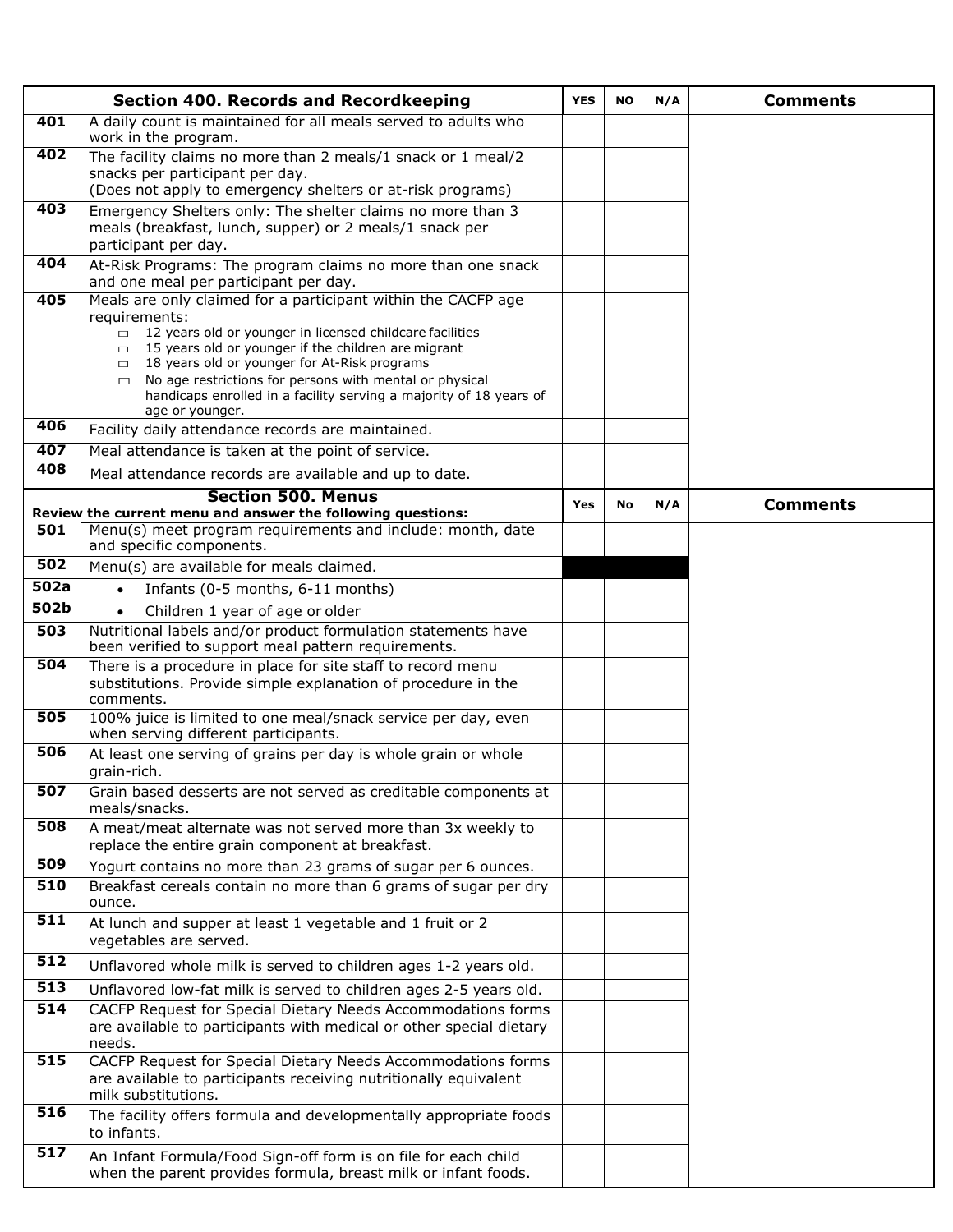|                                                               | <b>Section 600. Meal Observation</b> |                           |         |                                                |                                                         |        |                                   |                                    |  |  |  |  |  |  |
|---------------------------------------------------------------|--------------------------------------|---------------------------|---------|------------------------------------------------|---------------------------------------------------------|--------|-----------------------------------|------------------------------------|--|--|--|--|--|--|
| Check meal observed:                                          |                                      | <b>Breakfast</b><br>Lunch |         |                                                |                                                         | Supper | Snack                             | (specify)                          |  |  |  |  |  |  |
| 601                                                           | 1 to 18 Year Olds                    | 602                       | Infants |                                                |                                                         |        |                                   |                                    |  |  |  |  |  |  |
| <b>Required Components</b>                                    |                                      | Specific Food Items       |         |                                                | <b>Required Components</b>                              |        | 0-5 months<br>specific food items | 6-11 months<br>specific food items |  |  |  |  |  |  |
|                                                               | Milk<br>(specify: Milk % and flavor) |                           |         |                                                | Iron-fortified<br>formula/Breast Milk                   |        |                                   |                                    |  |  |  |  |  |  |
| Meat/Meat Alternate                                           |                                      |                           |         |                                                | *Iron-fortified Infant Cereal<br>or Meat/Meat Alternate |        |                                   |                                    |  |  |  |  |  |  |
|                                                               | Vegetable                            |                           |         |                                                | *Vegetable/Fruit                                        |        |                                   |                                    |  |  |  |  |  |  |
| Fruit or 2 <sup>nd</sup> Vegetable<br>(lunch and supper only) |                                      |                           |         | *Grain                                         |                                                         |        |                                   |                                    |  |  |  |  |  |  |
|                                                               | Grain                                |                           |         |                                                | Other                                                   |        |                                   |                                    |  |  |  |  |  |  |
|                                                               | Other                                |                           |         | *Items required as developmentally appropriate |                                                         |        |                                   |                                    |  |  |  |  |  |  |

|                                                                                  | Record the number of participants observed at meal service: |  |  |  |  |  |  |  |                 |  |  |  |  |
|----------------------------------------------------------------------------------|-------------------------------------------------------------|--|--|--|--|--|--|--|-----------------|--|--|--|--|
| Room                                                                             |                                                             |  |  |  |  |  |  |  | <b>Comments</b> |  |  |  |  |
| Participants                                                                     |                                                             |  |  |  |  |  |  |  |                 |  |  |  |  |
| Program Adults                                                                   |                                                             |  |  |  |  |  |  |  |                 |  |  |  |  |
| Point of Service                                                                 |                                                             |  |  |  |  |  |  |  |                 |  |  |  |  |
| Milk Variety-%                                                                   |                                                             |  |  |  |  |  |  |  |                 |  |  |  |  |
| *If there are more than 8 classrooms complete the Additional Classroom Worksheet |                                                             |  |  |  |  |  |  |  |                 |  |  |  |  |

|      | <b>Section 600. Meal Observation (continued)</b>                                                                                                                         | <b>YES</b> | <b>NO</b> | N/A | <b>Comments</b>                                                             |
|------|--------------------------------------------------------------------------------------------------------------------------------------------------------------------------|------------|-----------|-----|-----------------------------------------------------------------------------|
|      | Based on the meal(s)/snack(s) observed:                                                                                                                                  |            |           |     |                                                                             |
| 603  | Minimum portion served met meal/snack requirements for age<br>groups. If no, the meal/snack cannot be claimed.                                                           |            |           |     |                                                                             |
| 604  | Procedures are in place to ensure minimum portions are served.<br>Please explain in comments.<br>Ex. measuring cups, single serve portions, productions records,<br>etc. |            |           |     | List procedure(s) used at site to<br>ensure minimum portions are<br>served: |
| 605  | Meal/snack served met the appropriate meal pattern for food<br>components and for age served. If no, the meal cannot be<br>claimed.                                      |            |           |     |                                                                             |
| 606  | Meal/snack served was the same as indicated on posted menu for<br>the day.                                                                                               |            |           |     |                                                                             |
| 606b | If no, the change was documented.                                                                                                                                        |            |           |     |                                                                             |
| 607  | The meal/snack served is within the approved meal service times<br>approved in the MEGS+ application.                                                                    |            |           |     |                                                                             |
| 608  | Meal attendance was taken at the point of service during meal<br>observed. If no, the meal cannot be claimed.                                                            |            |           |     |                                                                             |
| 609  | Was the appropriate variety of milk served to each age group?                                                                                                            |            |           |     |                                                                             |
|      | Birth to age 1: formula or breast milk<br>$\bullet$                                                                                                                      |            |           |     |                                                                             |
|      | Children age 1-2: Unflavored whole milk<br>$\bullet$                                                                                                                     |            |           |     |                                                                             |
|      | Children 2-5: Unflavored 1%, 1/2%, or fat free (skim)<br>$\bullet$                                                                                                       |            |           |     |                                                                             |
|      | Children 6 and older: Unflavored or flavored 1%, 1/2% or<br>$\bullet$<br>fat free (skim)                                                                                 |            |           |     |                                                                             |
| 610  | At-Risk After School programs: Offer vs. serve option used<br>correctly. (At-Risk and Adult Day Service Programs Only)                                                   |            |           |     |                                                                             |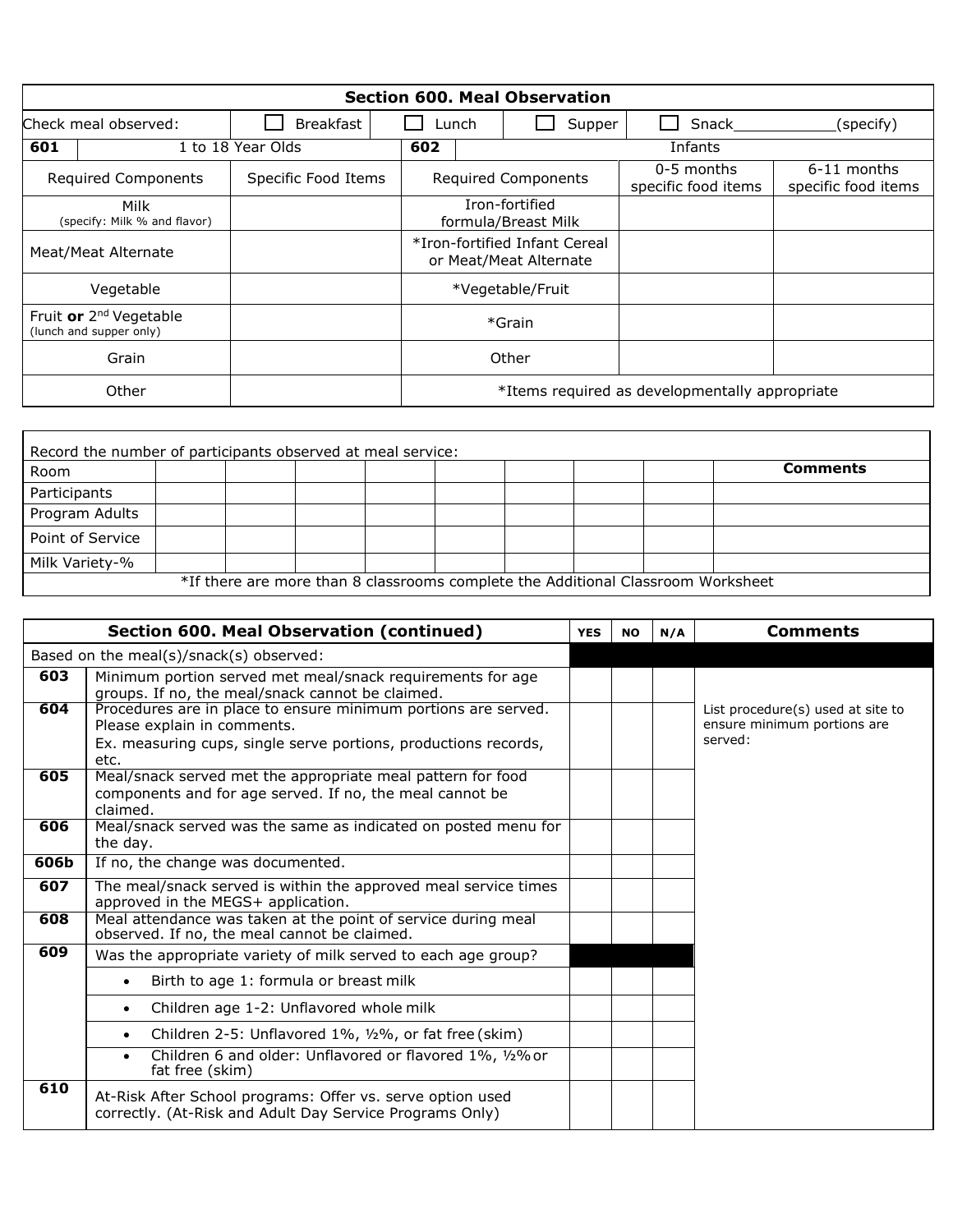|            | <b>Section 700. Health and Safety</b>                                                                                                                                                                                                                                                                                                                                                               | <b>YES</b> | <b>NO</b> | N/A | <b>Comments</b>              |
|------------|-----------------------------------------------------------------------------------------------------------------------------------------------------------------------------------------------------------------------------------------------------------------------------------------------------------------------------------------------------------------------------------------------------|------------|-----------|-----|------------------------------|
| 701        | Were imminent threats to the health and safety of participants<br>observed? If a threat was observed, describe in comments.<br>Immediately notify the appropriate state or local licensing and<br>health authorities and take action that is consistent with the<br>recommendations and requirements of those authorities. Attach<br>documentation of the agency contacted and the date of contact. |            |           |     |                              |
|            | <b>Section 800. Enrollment</b><br>(Not applicable for At-Risk programs and emergency shelters)                                                                                                                                                                                                                                                                                                      | <b>YES</b> | <b>NO</b> | N/A | <b>Comments</b>              |
|            | If not applicable, check N/A and skip this section                                                                                                                                                                                                                                                                                                                                                  |            |           |     |                              |
| 801        | Current enrollment documentation is on file for each participant.                                                                                                                                                                                                                                                                                                                                   |            |           |     |                              |
| 802        | Enrollment forms are updated annually.                                                                                                                                                                                                                                                                                                                                                              |            |           |     |                              |
| 803<br>804 | Enrollment forms contain:<br>Participant Name<br>$\bullet$<br>Dated participant, parent, or legal guardian's signature<br>Normal days and hours in care<br>$\bullet$<br>Meals normally received while in care<br>Explain in comments if a form requirement is missing.<br>Are enrolled participants informed of WIC benefits? If yes,<br>provide how they are informed in the comments section.     |            |           |     | poster<br>pamphlet<br>letter |
| 805        | The Parent Information Sheet is distributed to enrolled<br>participants.                                                                                                                                                                                                                                                                                                                            |            |           |     | other:                       |

## **Select which Five-Day was completed for this monitoring review:**

Complete the **Five-Day Aggregate Reconciliation** form to determine whether the reported meal counts are consistent with daily attendance and enrollment for all meal types for the selected five-day operating period. \*\*Pick either the 5 previous days of consecutive food service from the monitoring review or 5 consecutive days from the previous month\*\*

Complete the **Five-Day Meal Count Reconciliation-Attachment A** form if meal counts cannot be reconciled with enrollment or attendance data easily (too many classrooms at the facility) OR there are unexplained discrepancies. Select a random sample of at least 10% of the total enrollment, with a minimum of five participants to reconcile. This alternate reconciliation can only be done if there are enrollment documents and the meal attendance is taken by participant name.

\*\*Pick either the 5 previous days of consecutive food service from the monitoring review or 5 consecutive days from the previous month\*\*

Total enrollment: 10% or 5, whichever is greater:

If enrollment is higher than 70 participants, the Five-Day Meal Count Reconciliation-Attachment A, found on the CACFP website must be used, instead of the Attachment A below. This has additional participant name fields that would be required to be completed. **901** Do enrollment, daily center attendance, and meal attendance

| JV 1 | Do chromnent, dany center attendance, and mear attendance<br>reconcile? If there are discrepancies between the number of<br>participants present and the number of participants claimed,<br>explain.                          |  |  |
|------|-------------------------------------------------------------------------------------------------------------------------------------------------------------------------------------------------------------------------------|--|--|
| 902  | Compare the number of participants present during the meal<br>observation to the number of meals claimed during the five<br>days in the reconciliation. Do the numbers compare? If not, is<br>there a reasonable explanation? |  |  |

## **\*\*A completed 5-Day Meal Count Reconciliation (Aggregate and/or Attachment A) is required at each site monitoring review\*\***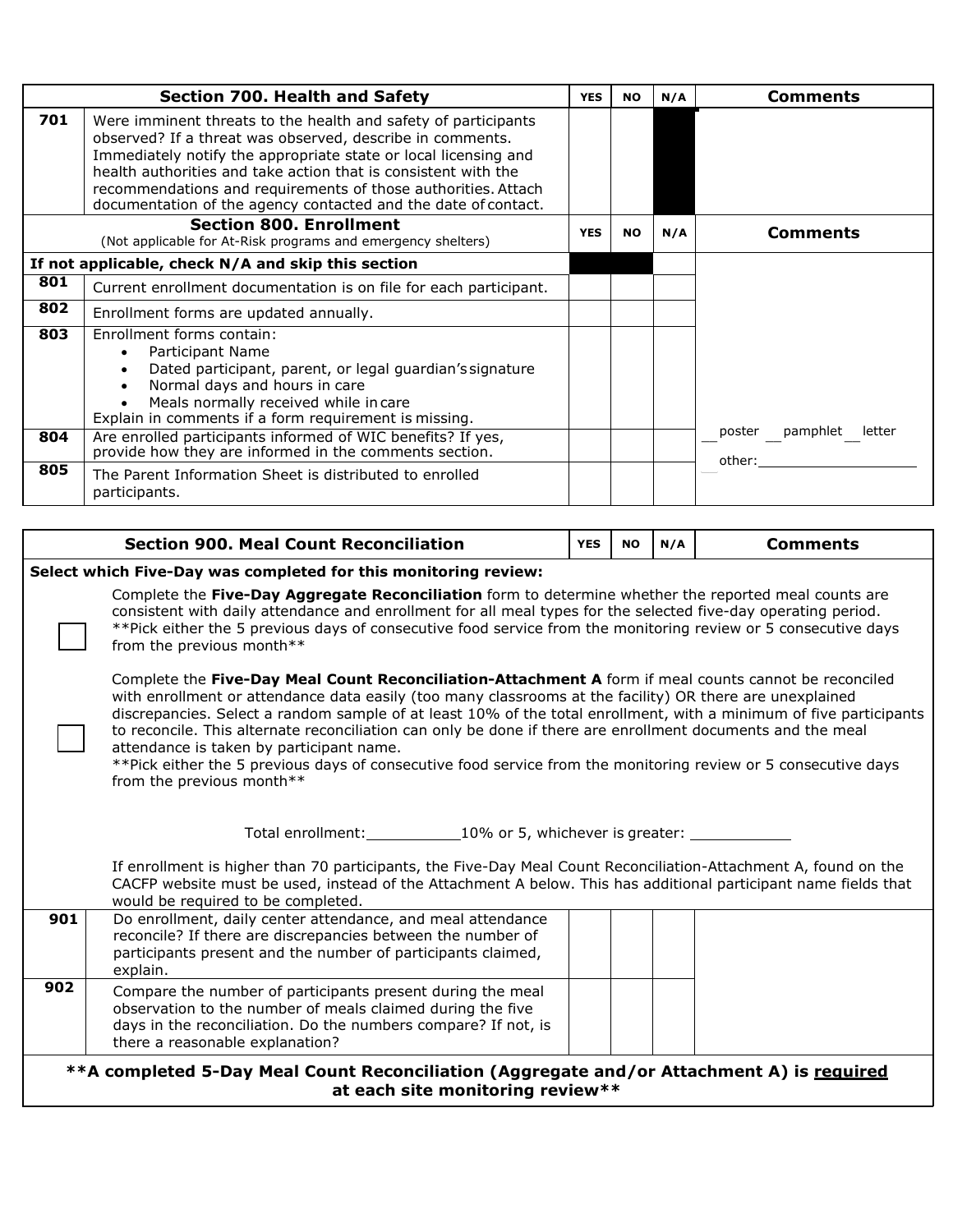|      | <b>Section 1000. Previous Reviews and Findings</b>                               | <b>YES</b> | <b>NO</b> | N/A |                                                        |
|------|----------------------------------------------------------------------------------|------------|-----------|-----|--------------------------------------------------------|
| 1001 | There were findings from previous review. If yes, list:                          |            |           |     |                                                        |
|      | <b>Previous findings:</b>                                                        |            |           |     |                                                        |
|      |                                                                                  |            |           |     |                                                        |
|      |                                                                                  |            |           |     |                                                        |
|      |                                                                                  |            |           |     |                                                        |
|      |                                                                                  |            |           |     |                                                        |
|      |                                                                                  |            |           |     |                                                        |
|      |                                                                                  |            |           |     |                                                        |
|      |                                                                                  |            |           |     |                                                        |
| 1002 | Finding from previous review were corrected.                                     |            |           |     |                                                        |
| 1003 | Has there been a change to the facility's administrative staff?                  |            |           |     |                                                        |
|      | Summarize all findings and recommendations for corrective action:                |            |           |     |                                                        |
|      |                                                                                  |            |           |     |                                                        |
|      |                                                                                  |            |           |     |                                                        |
|      |                                                                                  |            |           |     |                                                        |
|      |                                                                                  |            |           |     |                                                        |
|      |                                                                                  |            |           |     |                                                        |
|      |                                                                                  |            |           |     |                                                        |
|      |                                                                                  |            |           |     |                                                        |
|      |                                                                                  |            |           |     |                                                        |
|      |                                                                                  |            |           |     |                                                        |
|      |                                                                                  |            |           |     |                                                        |
|      |                                                                                  |            |           |     |                                                        |
|      | *Attach any documentation/procedures put in place to correct findings.           |            |           |     |                                                        |
|      | Technical Assistance provided to staff<br>No Finding(s)                          |            |           |     | Corrective action by site is required                  |
|      |                                                                                  |            |           |     | Date: $\frac{1}{\sqrt{1-\frac{1}{2}}\cdot\frac{1}{2}}$ |
|      |                                                                                  |            |           |     |                                                        |
|      |                                                                                  |            |           |     |                                                        |
|      |                                                                                  |            |           |     |                                                        |
|      | Monitoring Review form has been checked for completeness by: ___________________ |            |           |     |                                                        |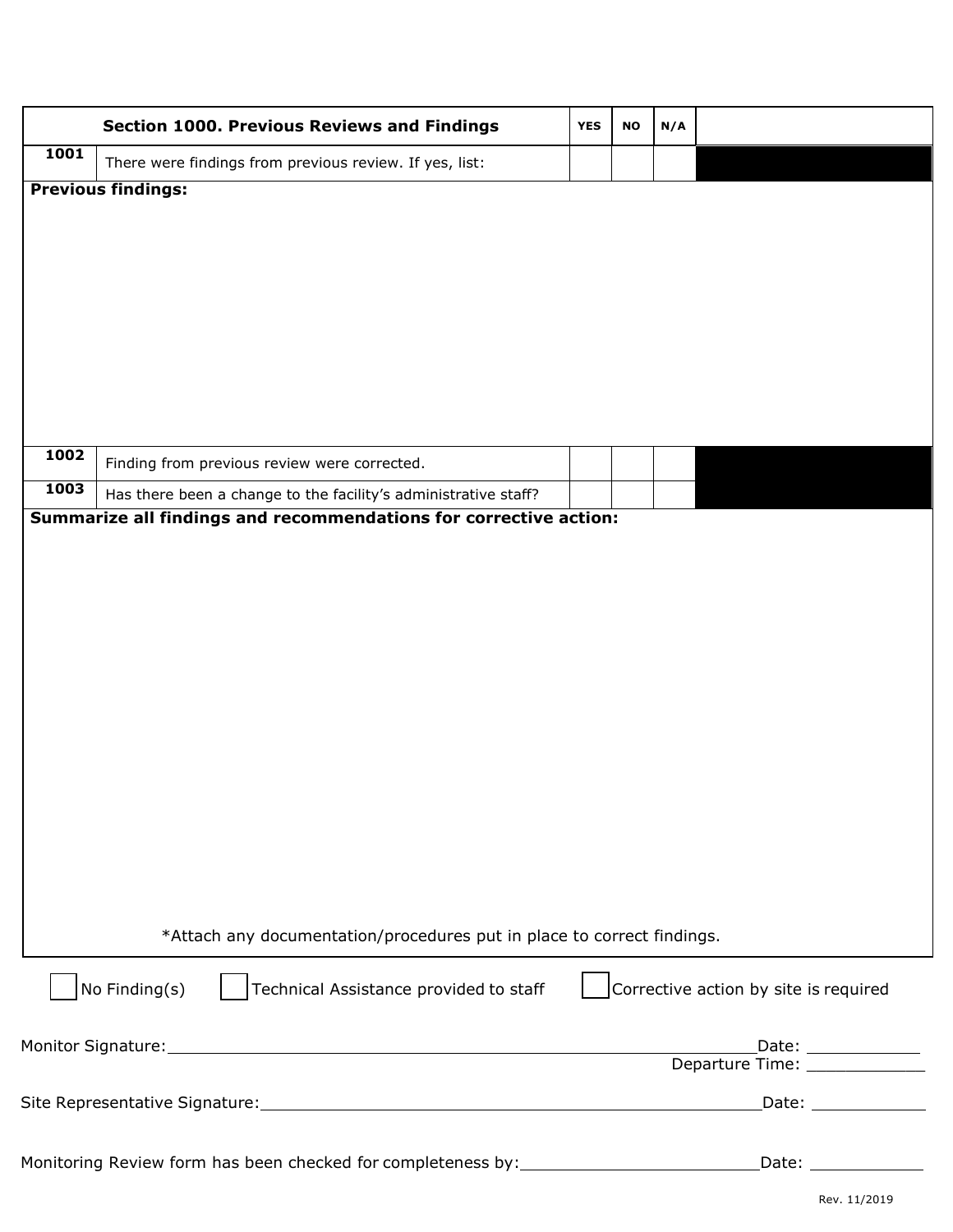## Five-Day Aggregate Meal Count Reconciliation

Instructions:

Complete each field in chart below. The site's total enrollment includes all participants who have documentation of enrollment at the site and have attended at least once during the current month.

The monitor will complete the fields for the meal viewed on the day of the monitoring review. If no meal is observed during the monitoring review, complete the fields with the meal served closest to the time of review. To complete the five-day reconciliation chart, review the previous 5 consecutive days of programming where food service was provided (DO NOT include the day of the monitoring review). List the total number of children in attendance (daily/program) under *# of participants in attendance*, and the total number of children marked for a specific meal under each meal count (MC).

Note whether there are discrepancies and provide detail in Section 900 of the review form. If discrepancies are identified and there are not verifiable explanations, a Five-Day Reconciliation (Attachment A) MUST be completed.

| Sponsor Name:            |                                    | Agreement #:               |                  |                     |                  |              |            |                   |         |  |
|--------------------------|------------------------------------|----------------------------|------------------|---------------------|------------------|--------------|------------|-------------------|---------|--|
| Provider Name:           |                                    | License Capacity:          |                  |                     |                  |              |            |                   |         |  |
| Site's Total Enrollment: |                                    | <b>Observed Meal Date:</b> |                  | Observed Meal Type: |                  |              | Attendance | <b>Monitor MC</b> | Site MC |  |
| Date                     | # of participants<br>in attendance | Breakfast<br>МC            | A.M. Snack<br>МC | Lunch<br>MC.        | P.M. Snack<br>МC | Supper<br>МC |            | Discrepancies     |         |  |
|                          |                                    |                            |                  |                     |                  |              |            | Yes               | No      |  |
|                          |                                    |                            |                  |                     |                  |              |            | Yes               | No      |  |
|                          |                                    |                            |                  |                     |                  |              |            | Yes               | No      |  |
|                          |                                    |                            |                  |                     |                  |              |            | Yes               | No      |  |
|                          |                                    |                            |                  |                     |                  |              |            | Yes               | No      |  |

Discrepancies/Disallowances:

Check the box if a five-day meal count reconciliation (Attachment A), by participant name, was completed as a result of discrepancies found by the aggregate reconciliation.